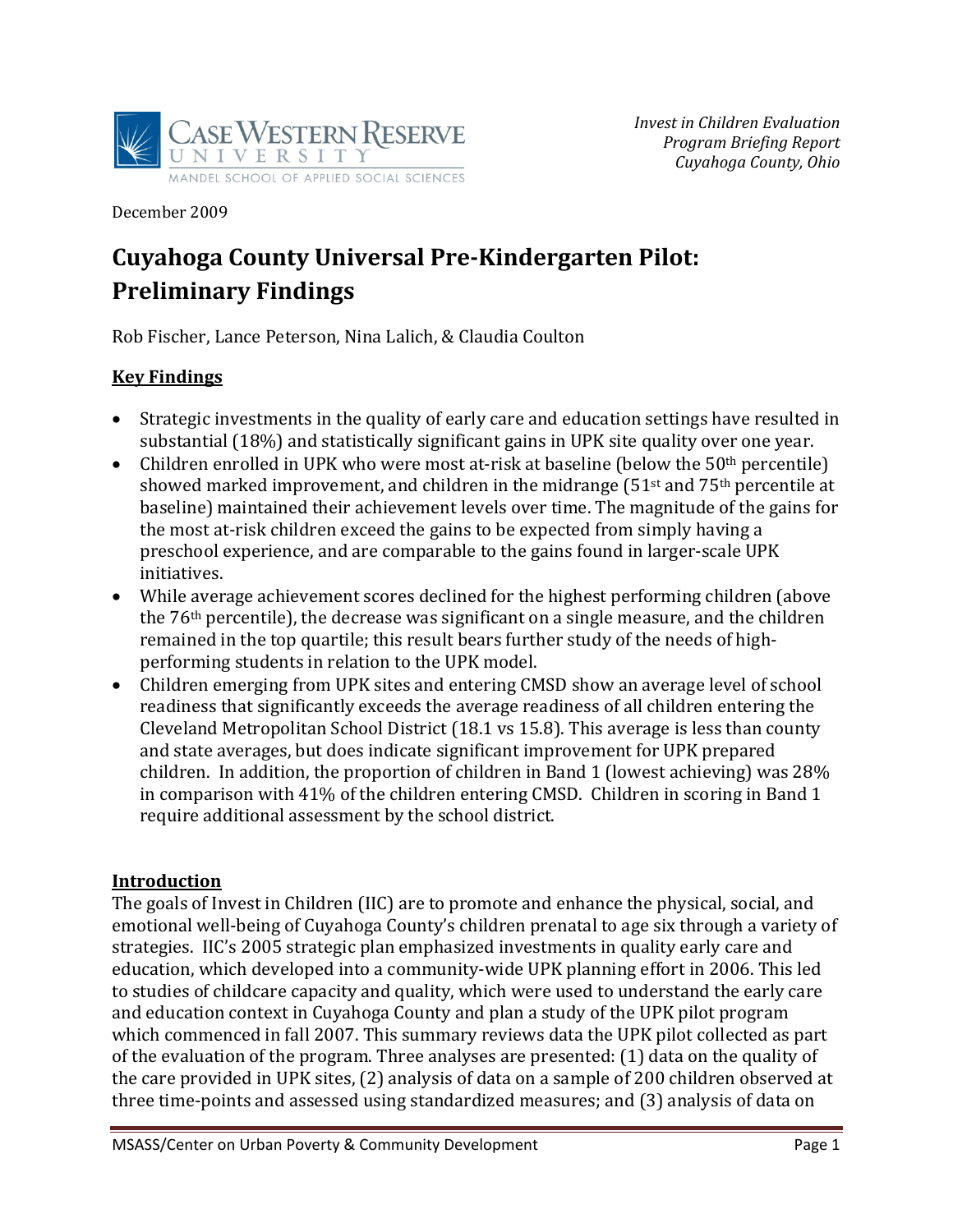UPK children who entered kindergarten in fall 2008 and for which a school readiness score was available.

### **Data on Care Quality in UPK Sites**

A core emphasis of the UPK pilot was to invest in the quality of care in participating sites to enhance the child outcomes for the children in care. The funding provided to UPK sites could be used to enhance teacher compensation, provide additional program supports, and acquire specific program resources and materials. To assess the level of quality in the center‐based sites, a standardized measure of structural quality of care was administered mid program year in 2008 and 2009. The scores on the *Early Childhood Environment Rating Scale –Revised* (Harms, Clifford, & Cryer, 1998) are reported on a seven‐point scale, 1 (inadequate), 3 (minimal), 5 (good), and 7 (excellent).



#### **Figure 1 ECERSR Scores at UPK Sites**

The program sites showed statistically significant  $(p<0.05)$  improvements on all subscales and the total ECERS score between 2008 and 2009. See Figure 1. The overall ECERS score improved by 18% and the largest gains were found in the areas of personal care routines (30% increase) and activities (35% increase). These gains are substantial for a one year period of investment in these center‐based programs.

## **Data on Child Development Over Time**

A sample of participants was drawn consisting of a stratified random sample of 208 children representing all 24 UPK sites participating in 2007‐2008. Achievement was measured using the Peabody Picture Vocabulary Test (PPVT‐III), as well as 2 subtests of the Woodcock Johnson III: Letter/Word Recognition (WJ‐LW) and Applied Problems (WJ‐ AP). The PPVT‐III measures receptive language skills; the WJ‐LW measures the child's ability to recognize words and letters; and the WJ‐AP measures children's beginning math skills. Children were assessed at 3 different time points: spring 2008 (T1), fall 2008 (T2), and spring 2009 (T3).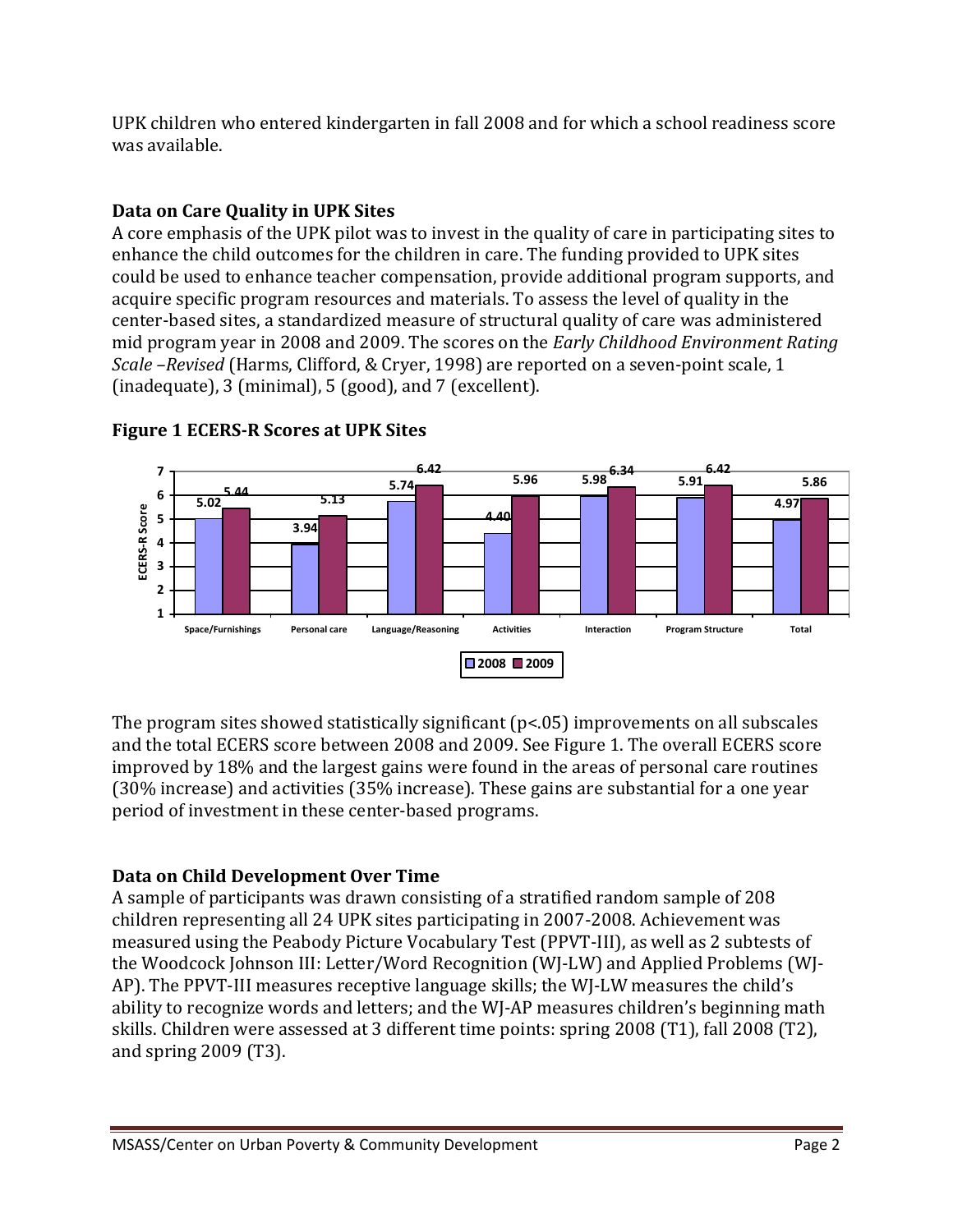Paired t-tests were conducted between all time points. This report of preliminary findings focuses on the change between time points T1‐T3, representing approximately one year. Results from this report are organized according to: (1) the change in scores over time for the entire sample of UPK participants; and (2) the change in scores over time according to the child's initial percentile rank. Initial percentile rank was determined by how the child's standard score compared to the average standard score on each of the measures. Because percentile rank was also determined for each measure, a child could be in a different percentile rank across measures. Four percentile ranks were used: the 25th percentile or lower; the  $26<sup>th</sup>$  through the  $50<sup>th</sup>$  percentile; the  $51<sup>st</sup>$  through the  $75<sup>th</sup>$  percentile; and the  $76<sup>th</sup>$ percentile or above. Table 1 below shows the paired t‐tests for T1‐T3 on all three measures for the entire sample and the sample divided by percentile rank. An asterisk next to the significance level indicates that there is less than a 5% likelihood that the change in scores occurred by chance.

| Table T        | Paired 1-tests on Achievement Measures        |                              |                              |                       |                 |                     |
|----------------|-----------------------------------------------|------------------------------|------------------------------|-----------------------|-----------------|---------------------|
| <b>Measure</b> | <b>Group Measured</b>                         | <b>Sample</b><br><b>Size</b> | <b>Time 1</b><br><b>Mean</b> | Time 3<br><b>Mean</b> | <b>Raw Diff</b> | <b>Significance</b> |
| <b>PPVT</b>    | Full sample                                   | 165                          | 99.3                         | 100.7                 | $+1.4$          | .08                 |
|                | $\epsilon$ or = 25 <sup>th</sup> percentile   | 42                           | 82.6                         | 90.5                  | $+7.9$          | $.00*$              |
|                | 26 <sup>th</sup> -50 <sup>th</sup> percentile | 59                           | 96.2                         | 98.6                  | $+2.4$          | $.03*$              |
|                | 51 <sup>st</sup> -75 <sup>th</sup> percentile | 26                           | 105.2                        | 104.0                 | $-1.2$          | .51                 |
|                | $>$ or = 76 <sup>th</sup> percentile          | 36                           | 118.5                        | 113.0                 | $-5.5$          | $.00*$              |
| <b>WJ-LW</b>   | Full sample                                   | 167                          | 104.0                        | 105.2                 | $+1.2$          | .19                 |
|                | $\epsilon$ or = 25 <sup>th</sup> percentile   | 22                           | 83.3                         | 94.7                  | $+11.4$         | $.00*$              |
|                | 26 <sup>th</sup> -50 <sup>th</sup> percentile | 38                           | 95.8                         | 98.7                  | $+2.9$          | .09                 |
|                | 51 <sup>st</sup> -75 <sup>th</sup> percentile | 66                           | 106.1                        | 105.2                 | $-0.9$          | .42                 |
|                | $>$ or = 76 <sup>th</sup> percentile          | 41                           | 119.4                        | 116.6                 | $-2.8$          | .18                 |
| <b>WJ-AP</b>   | Full sample                                   | 163                          | 103.3                        | 104.6                 | $+1.3$          | .12                 |
|                | $\epsilon$ or = 25 <sup>th</sup> percentile   | 18                           | 83.1                         | 90.0                  | $+6.9$          | $.03*$              |
|                | 26 <sup>th</sup> -50 <sup>th</sup> percentile | 54                           | 95.9                         | 99.9                  | $+4.0$          | $.00*$              |
|                | 51 <sup>st</sup> -75 <sup>th</sup> percentile | 48                           | 105.7                        | 105.0                 | $-0.7$          | .62                 |
|                | $>$ or = 76 <sup>th</sup> percentile          | 43                           | 118.3                        | 115.9                 | $-2.4$          | .18                 |

# **Table 1 Paired Ttests on Achievement Measures**

 $*P$  value <.05

As the results show, achievement scores improved on all tests for those who started the study in the 50<sup>th</sup> percentile or below. Only on the WJ-LW for those who started between the 26th and 50th percentile ranks was the improvement nonsignificant. Also, in only one case did scores decrease significantly for those who started above the 76th percentile rank. This could result from a common phenomenon in research called regression toward the mean.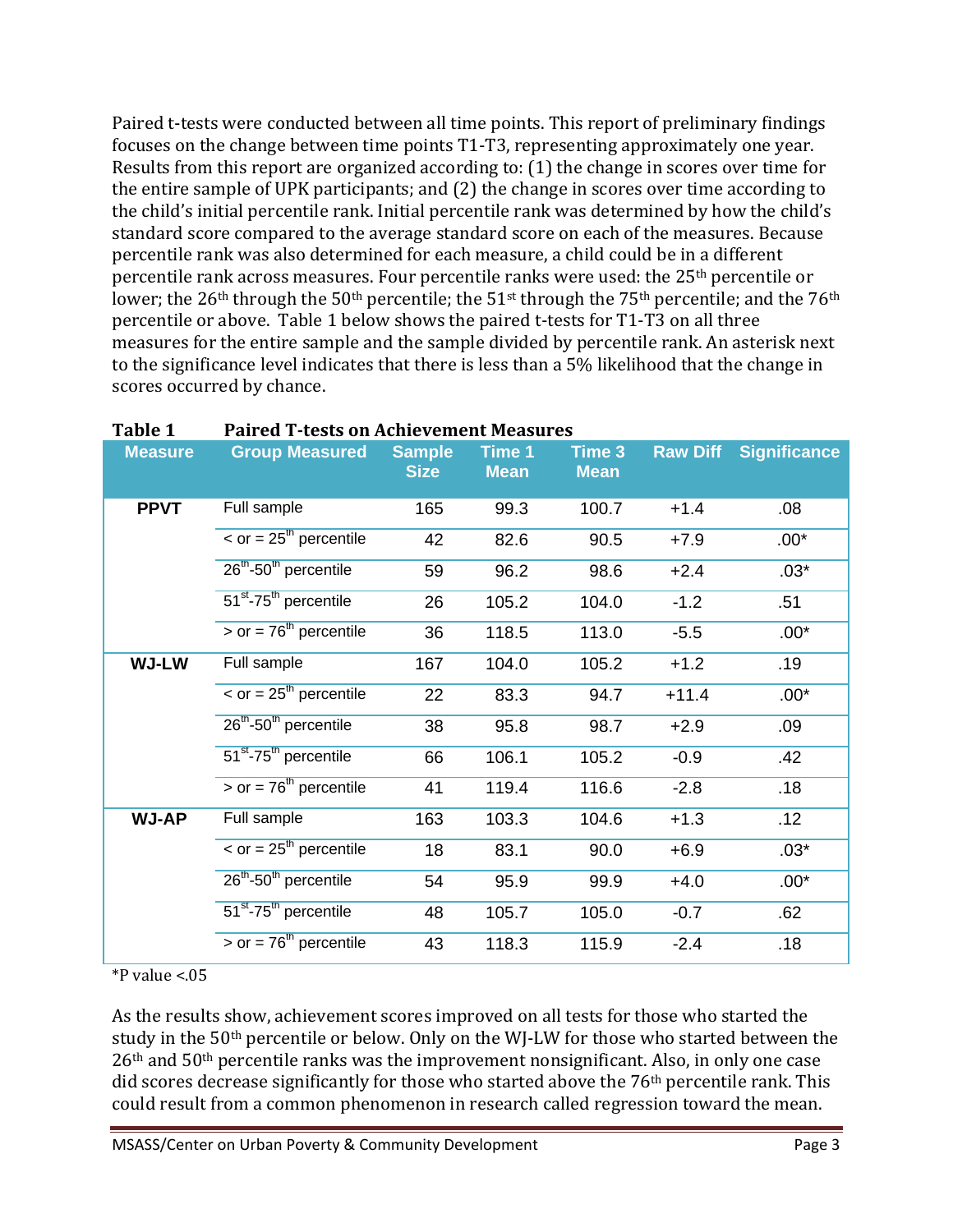Research has shown that a child having a single year of preschool compared to no preschool is associated with a standard score gain of 0.9 on the PPVT and gain of 2.5 on the WJ-AP (Barnett & Lamy, 2006). Results from other UPK programs, such as Georgia, show that gains on the PPVT average 4.7 (with the most disadvantaged children having gains of 7.0), and gains on the WJ‐Ap average 3.8 over one year (Henry, Henderson, Ponder, et al, 2003).

Four conclusions can be drawn at this point from these sample data. First, these results suggest that achievement may improve for children enrolled in UPK who were most at‐risk at baseline (started below the 50th percentile). Second, achievement remained relatively flat for children who were between the  $51<sup>st</sup>$  and  $75<sup>th</sup>$  percentile at baseline. Third, while scores decreased for those above the 76<sup>th</sup> percentile, the decrease was only significant on the PPVT. This result may indicate a need to examine the needs of high‐performing students in relation to the UPK model. Fourth, the magnitude of the gains for the most at‐ risk children exceed the gains to be expected from simply having a preschool experience, and are comparable to the gains found in larger‐scale UPK initiatives.

#### **Data on School Readiness**

A third analysis examined the performance of children on the state's mandatory kindergarten entry assessment measure, the Kindergarten Readiness Assessment‐Literacy (KRA‐L). The KRA‐L was first implemented in public school districts beginning in 2007. The assessment is administered on students entering kindergarten during the first few weeks of the fall term. It has a value of 0‐29 and has three score bands: Band 1 0‐13 (Assess broadly for intense instruction), Band 2 14‐23 (Assess for targeted instruction), and Band 3 24‐29 (Assess for enriched instruction). Children scoring Band 1 may be at serious risk of being unprepared for kindergarten.

KRA‐L data on children in Cuyahoga County entering the Cleveland Metropolitan School District (CMSD) in Fall 2008 were obtained and matched to children who were in care in UPK and other settings during the 2007‐2008 school year. Data on children entering other public school systems, charter schools, or private and parochial schools were not available for this analysis. Figure 2 summarizes the mean KRA‐L scores for several subgroups of children. The mean scores for all children in Cuyahoga County and state‐wide in Ohio came from reports produced by the Ohio Department of Education.

These data show that, on average, children served in UPK settings in 2007‐2008, fare better on the school readiness measure compared to all children entering CMSD (14% better), and children entering CMSD from center‐based settings (7.1% better). However, children do not fare as well compared to the average for all children in Cuyahoga County or state‐wide in Ohio.